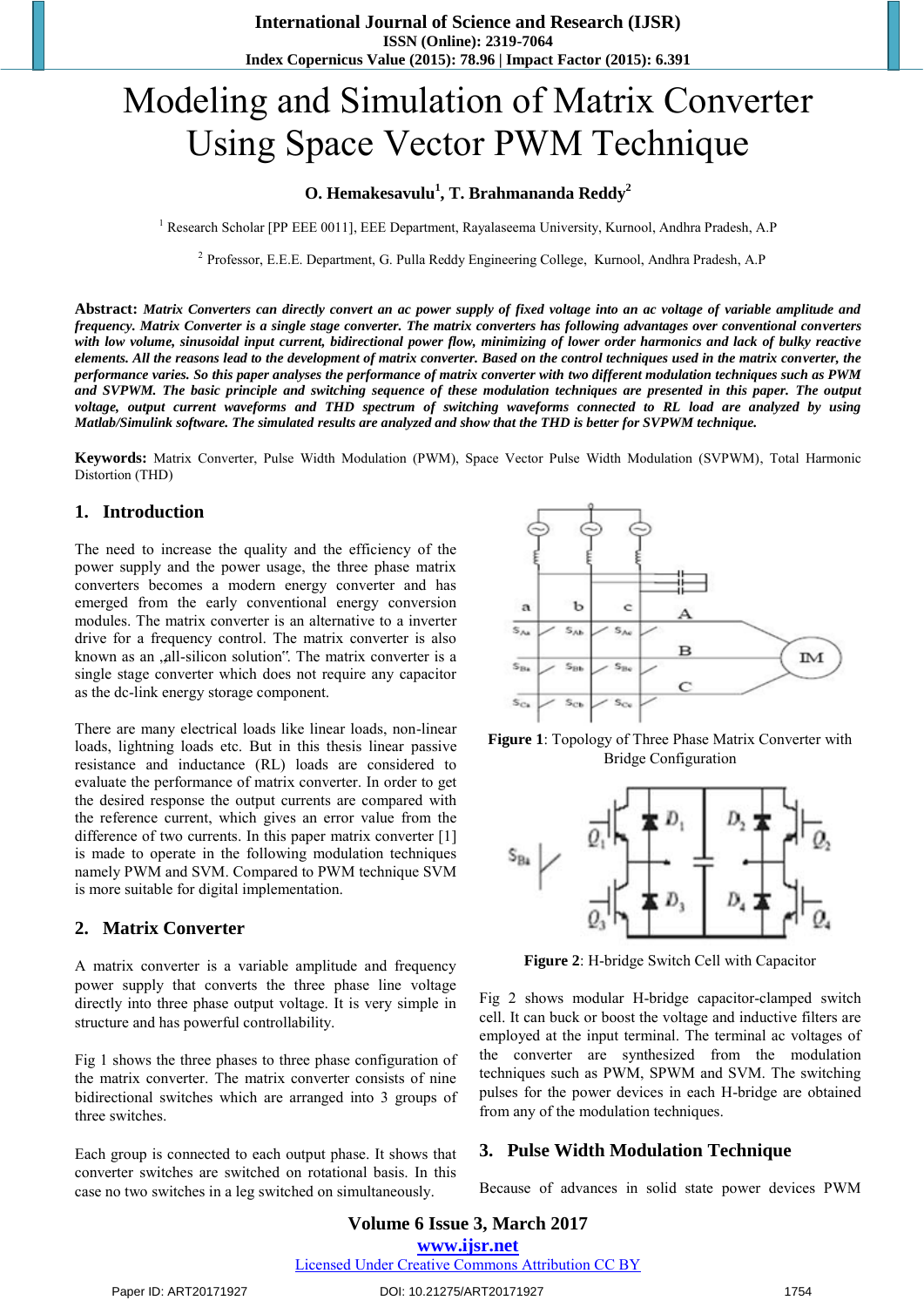### **International Journal of Science and Research (IJSR) ISSN (Online): 2319-7064 Index Copernicus Value (2015): 78.96 | Impact Factor (2015): 6.391**

based converters are becoming most widely used in drives. PWM[3] inverters make it possible to control both the frequency and magnitude of the voltage and current applied to drive motor.

The energy that a PWM converter delivers to a motor is controlled by PWM signals applied to the gates of the power switches. Different PWM techniques are existing, that are Sinusoidal PWM, Hysteresis PWM and the relatively new Space-Vector PWM. These techniques are commonly used for the control of ac induction, Brushless Direct Current (BLDC) and Switched Reluctance (SR) motors. As a result, PWM converter powered motor drives offer better efficiency and higher performance compared to fixed frequency motor drives .



**Figure 4:** PWM Triggered Pulse Pattern for Power Devices

The generation of PWM pulse requires reference sine wave and triangular wave. The reference sine wave is compared with the feedback from the output voltage, is amplified and integrated as shown in figure 3. This signal is then compared with a generated triangular wave. The rectangular wave is the result of this comparison. As the sine wave is reaching its peak, the pulses get wider as show in figure 4. It is clearly visible that the duty cycle of the rectangular wave is varying according to the momentary value of the required output voltage. The result is that the effective value of the rectangular wave is the same as that of the output voltage. This pulse is used to switch ON or OFF the power switches. The width of the pulse or duty cycle can be varied by varying the frequency of the reference wave.

## **4. Space Vector Pulse Width Modulation**

The concept of space vector is derived from the rotating field of AC machine. In this technique the three phase quantities can be transformed into two phase quantities in a d-q frame.

The d, q components are found by Park transform, where the total power, as well as the impedance, remains unchanged. The magnitude of each active vector (V<sub>1</sub>to V<sub>6</sub>) is 2/3 V<sub>dc</sub> (dc) bus voltage).



**Figure 5:** SVPWM Pulse Generation

SVPWM [5] based converters supplies the AC machine with the desired phase voltages. The space vector modulation concept is used to calculate the duty cycle of the switches which is imperative implementation of digital control theory of PWM modulators. The space vector pulse width modulation technique has the following advantages when compared to the conventional PWM technique.

- Its maximum output voltage is 15.5% greater,
- The number of switching required is about 30% less

The modulating signal is generated by injecting selected harmonics to the sine wave. This results in flat-topped waveform and reduces the amount of over modulation. It provides a higher fundamental amplitude and low distortion of the output voltage. The modulating signal is generally composed of fundamental plus harmonics.

The concept of space vector is derived from the rotating field of ac machine which is used for modulating the converter output voltage. In this modulation technique the three phase quantities can be transformed to their equivalent two phase quantity either in synchronously rotating frame (or) stationary d-q frame. From this two phase component, the reference vector magnitude can be found and used for modulating the converter output. SVM treats the sinusoidal voltage as a constant amplitude vector rotating at constant frequency. This technique approximates the reference voltage  $V_{ref}$  by a combination of the eight switching patterns ( $V_0$  to V  $_7$ ). The representation of rotating vector in complex plane is as shown in figure 6



Plane

## **5. Modeling of Matrix Converter**

Implementation of the matrix converter is done using Matlab / Simulink tools. The different modulation techniques are

**Volume 6 Issue 3, March 2017 www.ijsr.net** Licensed Under Creative Commons Attribution CC BY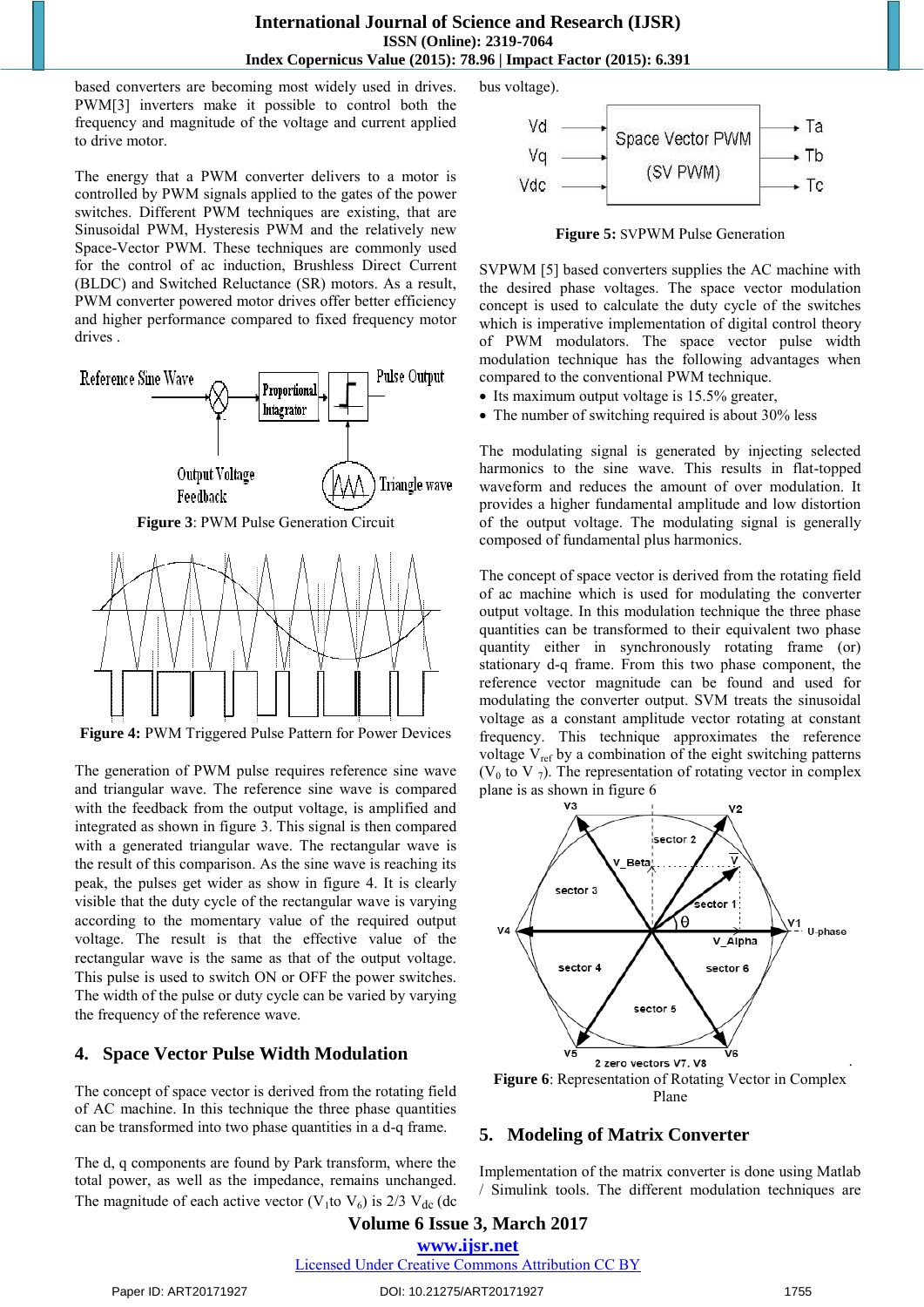used to provide the pulses for the matrix converter. The converter consists of nine modular H-bridge capacitor clamped switch cells,connected from each input phase to output phase.



**Figure 7**: Simulink diagram of H-Bridge Switch Cell with Capacitor

Figure 8 -9 represents the matrix converter unit with PWM, and SVM modulation techniques respectively. The ac supply is given to the H- bridge switch cell through the filter circuit. Each switch cell consists of four IGBTs and one capacitor. The gate pluses for the switches are given through the PWM and SVM pulse circuits.







**Figure 9**: Simulink model of Matrix Converter Employing SVPWM Technique

## **6. Simulation Results and Discussion**

The proposed control algorithm is tested with an ideal nine-

switch three phases to three phase matrix converter feeding a RL load. For this purpose, digital simulations are carried out using Matlab / Simulink software. The simulation parameters are set as; the supply frequency  $= 50$ Hz, the input voltage  $=$ 480 V, the input current = 27 A, the switching frequency =  $2$ kHz, resistance =  $20 \Omega$ , inductance =  $310 \text{ mH}$ .



**Figure 10:** Input Voltage and Current Waveforms in Steady State Condition for PWM.

Figure 10 shows the input voltage and current waveform given to the matrix converter. The input voltage and current is same for both the modulation techniques.



**Figure 11**: PWM Pulses for Upper and Lower Switches of Phase A

Figure 11 shows the PWM pulses for upper and lower switches of phase A. The pulses for the lower switches are  $180^0$  out of phase with upper switch pulses. Similarly, the pulses can be obtained for phase B and C with a shift of  $120^0$ and  $240^0$  respectively



**Figure 12**: Output Voltage and Current Waveform of Matrix Converter using PWM Technique

**Volume 6 Issue 3, March 2017** 

**www.ijsr.net**

Licensed Under Creative Commons Attribution CC BY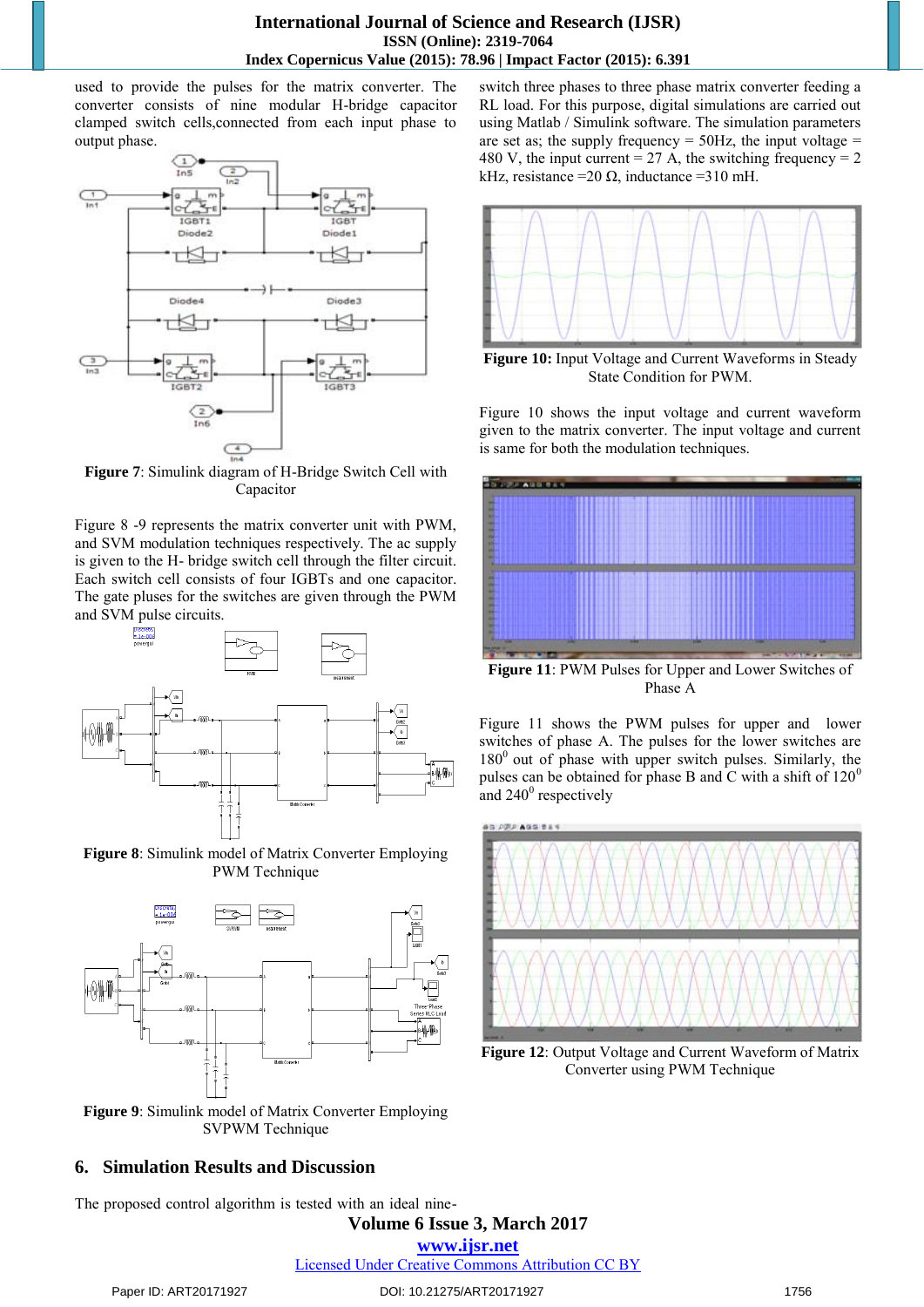**International Journal of Science and Research (IJSR) ISSN (Online): 2319-7064 Index Copernicus Value (2015): 78.96 | Impact Factor (2015): 6.391** 



**Figure 13**: Harmonic Profile of Output Voltage Employing PWM Technique.

It can be seen that both output voltage and current are sinusoidal. The fundamental component of the input current waveform is in phase with the input voltage i.e. the input displacement factor is close to unity likewise same in output current waveform is in phase with the output voltage



**Figure 14**: Input Voltage and Current Waveforms in Steady State Condition for SVPWM



**Figure 15:** SVPWM Pulses for Upper and Lower Switches of Phase A



**Figure 16**: Output Voltage and Current Waveform of Matrix Converter using SVPWM Technique



**Figure 17**: Harmonic Profile of Output Voltage Employing SVPWM Technique.

Compared to PWM, SVM has high output for the same value of input. The output current in all the three techniques are almost same. SVM has slightly higher value. The simulated values prove that the input and output voltages and currents are sinusoidal.

| Techniques |           |     |              |
|------------|-----------|-----|--------------|
| S.No       | Parameter | PWM | <b>SVPWM</b> |
|            |           |     |              |

## **7. Conclusion**

The proposed Matrix Converter with different modulation techniques was simulated using Matlab/ Simulink model blocks. PWM, SVPWM techniques were analyzed in detail and the outputs were presented. The pulses obtained from various schemes are used to control the output parameters of the matrix converter to convert a given three phase input voltage into a three phase output voltage of a desired frequency and magnitude. Compared to PWM, the SVPWM technique has better voltage transformation capability. The major disadvantage of the matrix converter can be overcome by eliminating third harmonics by injecting third harmonic voltage

Licensed Under Creative Commons Attribution CC BY